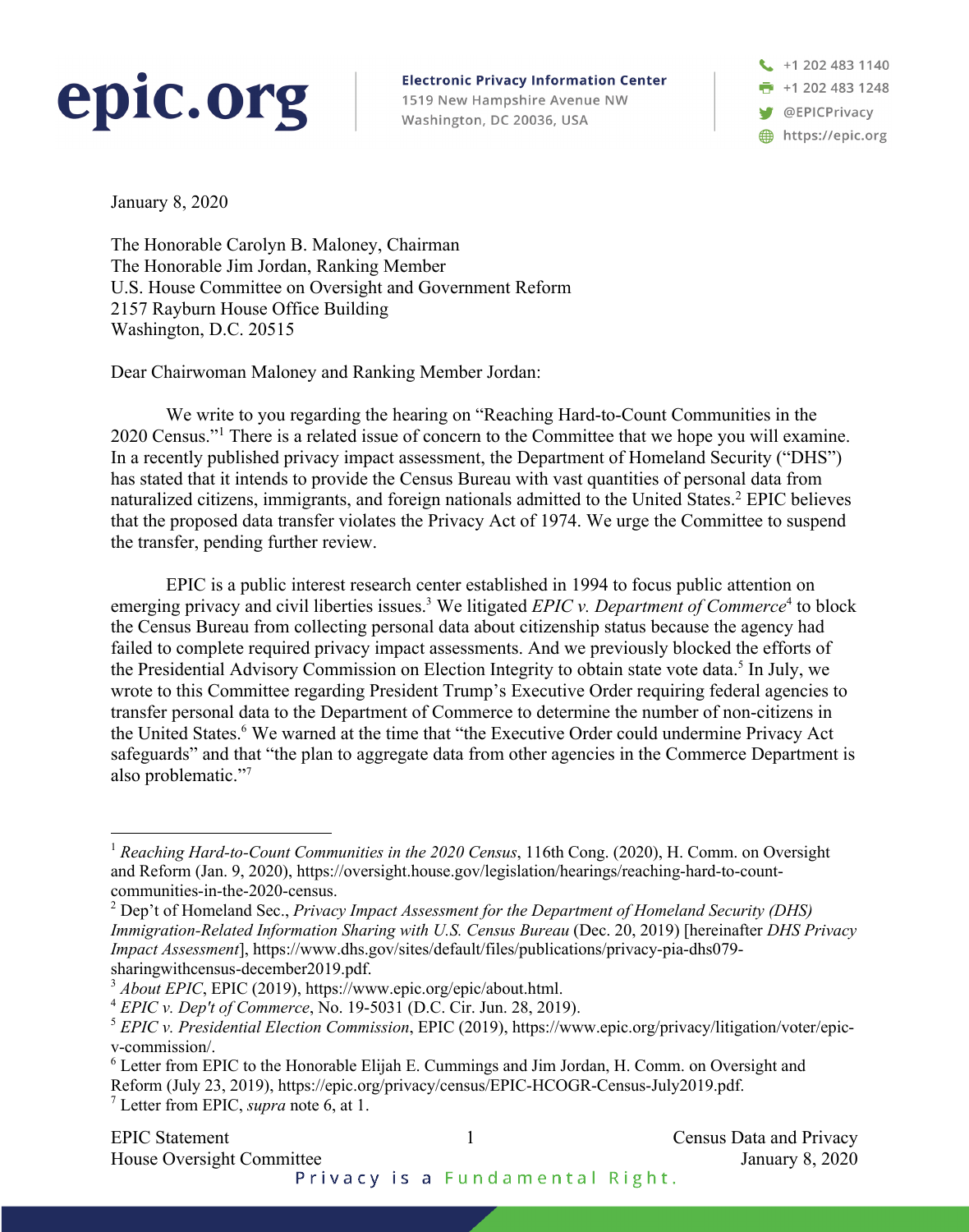The planned transfer announced by the DHS would include dozens of highly sensitive data points, such as an individual's name, address, contact information, citizenship, nationality, immigration status, social security number, alien number, passport and visa information, and arrival and departure dates.<sup>8</sup> The data transferred would go back nearly half a century to 1973.<sup>9</sup>

The DHS is even seeking to turn over personal data to the Census Bureau from refugees and asylees—data that, by the agency's own admission, "could subject the claimant to retaliatory measures by government authorities or non-state actors" and "endanger the security of the claimant's family members of associates who may still be residing in the country of origin."<sup>10</sup>

This unprecedented transfer of personal data would be illegal, irresponsible, and far in excess of what the Census Bureau could possibly need to fulfill its statistical mission. The transfer also appears to serve a dual purpose: not only to generate demographic data on citizenship, but also to individually identify *who* is a citizen.

Significantly, the DHS concedes that the planned transfer of data to the Census Bureau would violate the agency's statutory and regulatory privacy obligations. Under the Privacy Act,<sup>11</sup> the Homeland Security Act of 2002,<sup>12</sup> the E-Government Act of 2002,<sup>13</sup> and the DHS's own privacy principles, the agency must protect the privacy of individuals by complying with the Fair Information Practices. Yet in the privacy impact assessment, the DHS acknowledges that transferring personal data to the Bureau would create privacy risks that "cannot be mitigated."14

For example, the DHS admits that individuals were likely "not aware at the time of collection that their information would be shared with the Census Bureau" and that there is "no opportunity to consent to sharing or opt out of having an individual's information shared with the Census Bureau."<sup>15</sup> The DHS acknowledges that transferring the data "not compatible with the original purpose of collection by DHS."16 And the DHS concedes that the Census Bureau may "retain DHS information for longer than necessary."17 Each of these is a violation of provisions in the Privacy Act. $18$ 

<sup>8</sup> *DHS Privacy Impact Assessment* at apps. A–C.

<sup>9</sup> *DHS Privacy Impact Assessment* at app. A.

<sup>&</sup>lt;sup>11</sup> Privacy Act of 1974, Pub. L. No. 93-579, 88 Stat. 1896 (codified as amended at 5 U.S.C. § 552a).

<sup>&</sup>lt;sup>12</sup> Homeland Security Act of 2002, Pub. L. No. 107–296, § 222(a)(5), 116 Stat. 2135, 2115 (codified as amended at 42 U.S.C. § 2000ee–2).

<sup>13</sup> E-Government Act, Pub. L. No. 107-347, § 208, 116 Stat. 2899, 2921–23 (codified at 44 U.S.C. § 3501 note).

<sup>14</sup> *E.g.*, *DHS Privacy Impact Assessment* at 10.

<sup>15</sup> *DHS Privacy Impact Assessment* at 7.

<sup>16</sup> *DHS Privacy Impact Assessment* at 10.

<sup>17</sup> *DHS Privacy Impact Assessment* at 9, 11.

<sup>&</sup>lt;sup>18</sup> 5 U.S.C. § 552a(b) (prohibiting disclosure of personal data to other agencies without prior consent); § 552a(e) (requiring an agency to "inform each individual whom it asks to supply information . . . the principal purpose or purposes for which the information is intended to be used); § 552a(e)(1) (requiring an agency to "maintain in its records only such information about an individual as is relevant and necessary to accomplish a purpose of the agency required to be accomplished by statute or by executive order of the President"); *see also* 42 U.S.C. § 2000ee–2 (requiring the DHS to "assur[e] that personal information contained in Privacy Act